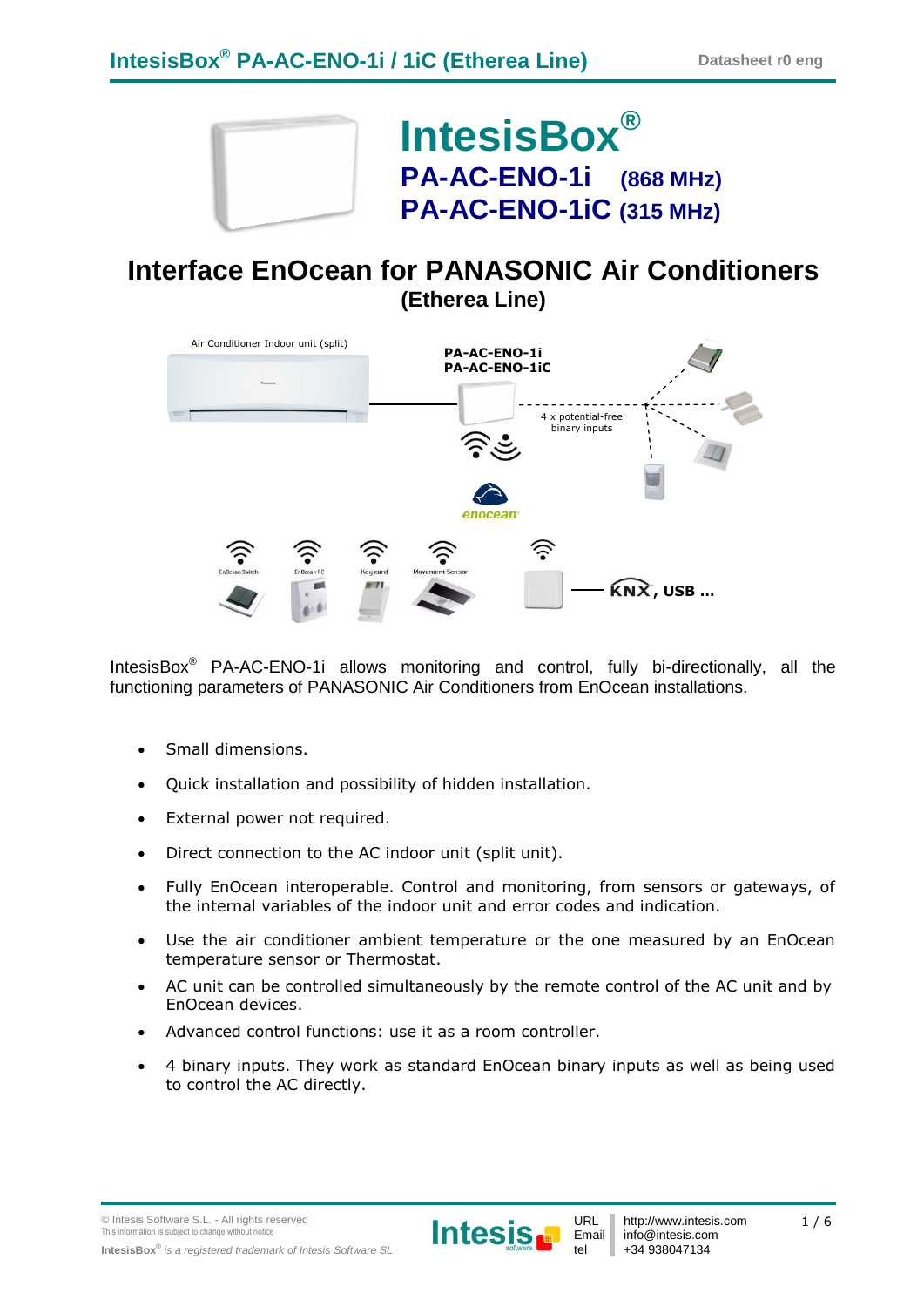### **1. EnOcean Interface**

- PA-AC-ENO-1i: working at 868 MHz (Europe)
- PA-AC-ENO-1iC: Working at 315 MHz (USA and Asia)

| Coverage | <b>Conditions</b>                                                                                                                                |
|----------|--------------------------------------------------------------------------------------------------------------------------------------------------|
| < 300 m  | Open areas                                                                                                                                       |
| $<$ 30 m | Under ideal conditions: Broad room, no obstacles and good antenna position.                                                                      |
| < 20 m   | The room is filled with furniture and people And penetration through up to 5<br>dry walls or up to 2 brick walls or up to 2 aero concrete walls. |
| < 10 m   | Identical to the previous case but the receiver is placed to a room corner or<br>range along a narrow floor.                                     |
| < 1 m    | Metal-reinforced ceilings at upright penetration angle (in strong dependence<br>of reinforcement density and antenna positions).                 |

#### **Table 1.1** Device coverage distance

### *1.1 Reception Channels*

Reception channels where up to 5 devices can be linked. The links can be achieved using the manual teach-in learning procedures or using Intesis Configuration Software.

|    | <b>Index Devices</b>                                    | <b>Signals</b>                                      |     |  |
|----|---------------------------------------------------------|-----------------------------------------------------|-----|--|
| 0  | Device_8263, Device_EE39, Device_02E2                   | On/Off                                              | ÷   |  |
| 1  | Device_EE39                                             | Mode                                                | $+$ |  |
| 2  | Device 1234                                             | <b>Fan Speed</b>                                    | $+$ |  |
| з  |                                                         | Up/Down Vane position                               | ÷   |  |
| 4  | Device_8263                                             | <b>Setpoint Temp</b>                                | ÷   |  |
| 5  |                                                         | <b>Ambient Temp</b>                                 | ÷   |  |
| 6  | Device A605                                             | <b>Window Contact</b>                               | $+$ |  |
| 7  |                                                         | On/Off (KeyCard only)                               | $+$ |  |
| 8  |                                                         | Occupancy                                           | ÷   |  |
| 9  |                                                         | Up/Down Vane position                               | ÷   |  |
| 10 |                                                         | Left/Right Vane position                            | ÷   |  |
| 11 |                                                         | Ambient Temp (Sensing temperature only)             | $+$ |  |
| 14 |                                                         | On/Off, Window Contact, Setpoint Temp               | ÷   |  |
| 15 |                                                         | On/Off, Window Contact, Setpoint Temp, Ambient Temp | ÷   |  |
|    |                                                         |                                                     |     |  |
|    |                                                         |                                                     |     |  |
|    | Tx Table <b>E</b> Rx Table Configuration in Information |                                                     |     |  |

Figure 1.1 Reception channels with their associated signals and devices

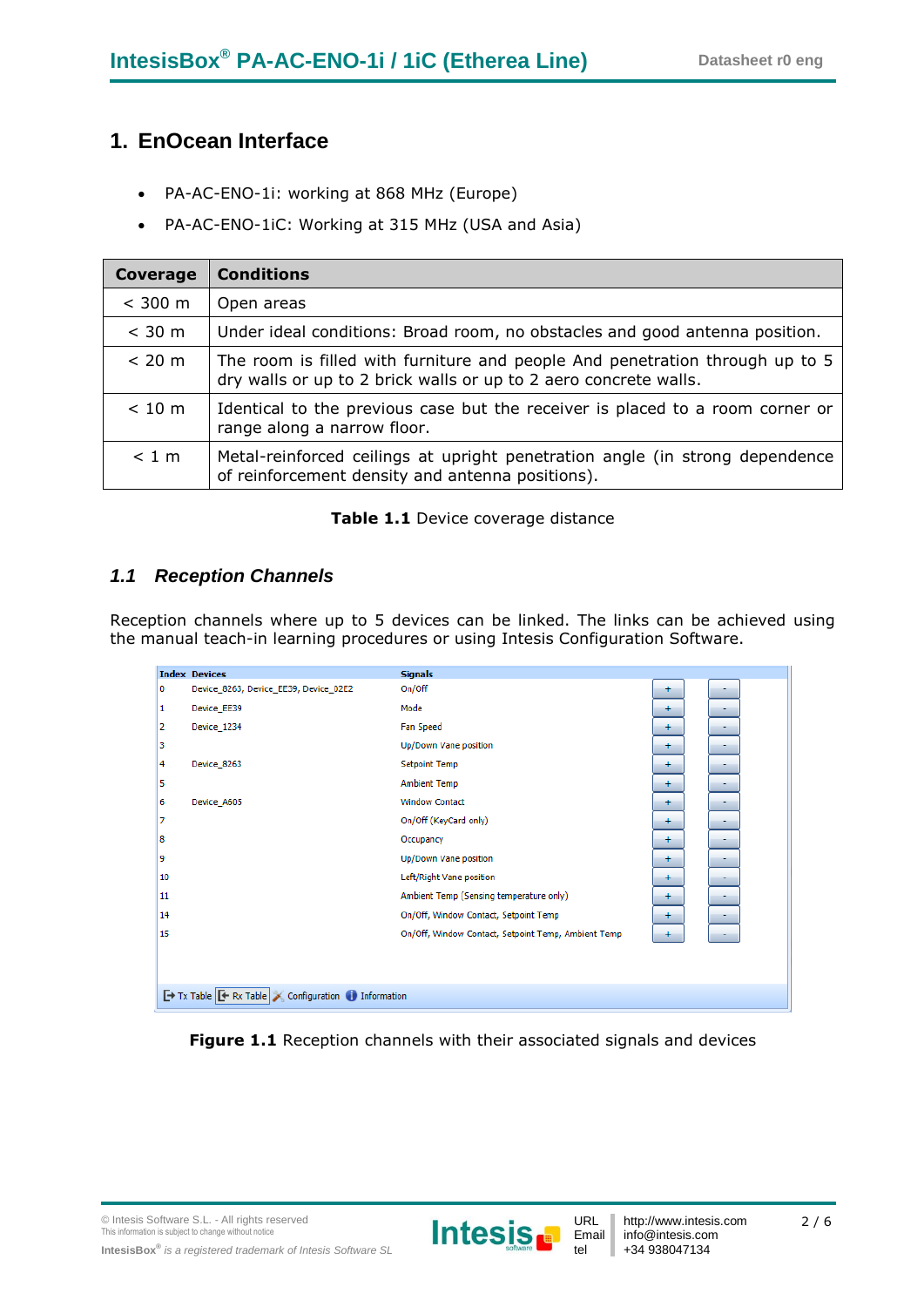### *1.2 Transmission Channels*

Transmission channels to be used to teach the Air conditioner interface into other devices. As in the reception channels the procedure can be done manually as well as using Intesis Configuration Software.

| <b>Index EEP</b> |                                                               | <b>Signals</b>                                       | <b>ID</b>       |              |
|------------------|---------------------------------------------------------------|------------------------------------------------------|-----------------|--------------|
| 0                | [05 02 01]                                                    | On/Off                                               | FF8802E0        | Teach        |
| 1                | [05 02 01]                                                    | Alarm State                                          | FF8802E1        | Teach        |
| 2                | [07 02 05]                                                    | <b>Setpoint Temp</b>                                 | FF8802E2        | <b>Teach</b> |
| з                | [07 02 05]                                                    | <b>Ambient Temp</b>                                  | FF8802E3        | <b>Teach</b> |
| 4                | [07 10 01]                                                    | Ambient Temp, Setpoint Temp, Fan Speed, On/Off       | FF8802E4        | Teach        |
| 5                | [07 20 10]                                                    | Mode, Fan Speed, Up/Down Vane position, On/Off       | FF8802E5        | <b>Teach</b> |
| 6                | [07 10 03]                                                    | Setpoint Temp, Ambient Temp                          | FF8802E6        | <b>Teach</b> |
| 7                | [07 20 11]                                                    | Window Contact, Alarm Code, Disablement, Alarm State | FF8802E7        | <b>Teach</b> |
| 8                | [05 02 01]                                                    | Input 1                                              | FF8802E8        | Teach        |
| 9                | [05 02 01]                                                    | Input 2                                              | FF8802E9        | <b>Teach</b> |
| 10               | [05 02 01]                                                    | Input 3                                              | <b>FF8802EA</b> | Teach        |
| 11               | [05 02 01]                                                    | Input 4                                              | <b>FF8802EB</b> | <b>Teach</b> |
| 15               | $[07 20 10]$ $[07 20 11]$ $[07 10 03]$                        | All                                                  | <b>FF8802EF</b> | Teach        |
|                  |                                                               |                                                      |                 |              |
|                  | Tx Table <b>E</b> Rx Table Configuration <b>D</b> Information |                                                      |                 |              |
|                  |                                                               |                                                      |                 |              |

**Figure 1.2** Transmission channels with their EEPs and unique ID's

#### *1.3 Configuration*

Configure the behavior of the AC interface, its advanced functionalities as well as the binary inputs using Intesis Configuration Software.

|                | A) Machine Operation                                                                                |               |                               |                                                                                                                                                                                                                                                                                             |                      |
|----------------|-----------------------------------------------------------------------------------------------------|---------------|-------------------------------|---------------------------------------------------------------------------------------------------------------------------------------------------------------------------------------------------------------------------------------------------------------------------------------------|----------------------|
|                | <b>Index Name</b>                                                                                   | <b>Units</b>  | Value                         | <b>Description</b>                                                                                                                                                                                                                                                                          | <b>Allowed range</b> |
| 30             | Machine Mode                                                                                        | <enum></enum> | $\checkmark$<br><b>NORMAL</b> | In "LIMITED SETPOINT", machine setpoint range is adjusted to its current mode.<br>In "AUTOCHANGEOVER", mode is decided automatically using Ambient Temp. Then, setpoint range is adjusted dynamically.<br>In "NORMAL", no action is performed. Setpoint limits are the same to the machine. |                      |
| 31             | Threshold Ambient Temp. Cool OC                                                                     |               | 26                            | Temperature above which machine is changed to mode Cool, when "AUTOCHANGEOVER" is configured.                                                                                                                                                                                               | Range: 16  30        |
| 32             | Threshold Ambient Temp. Heat OC                                                                     |               | 21                            | Temperature under which machine is changed to mode Heat, when "AUTOCHANGEOVER" is configured.                                                                                                                                                                                               | Range: 16  30        |
| 33             | Min Setpoint Cool                                                                                   | $^{\circ}$ C  | 24                            | Minimum setpoint allowed when machine is in Cool mode and "LIMITED SETPOINT" mode is configured.                                                                                                                                                                                            | Range: 16.30         |
| 34             | <b>Max Setpoint Cool</b>                                                                            | ۰c            | 28                            | Maximum setpoint allowed when machine is in Cool mode and "LIMITED_SETPOINT" mode is configured.                                                                                                                                                                                            | Range: 16  30        |
| 35             | Min Setpoint Heat                                                                                   | $^{\circ}$    | 19                            | Minimum setpoint allowed when machine is in Heat mode and "LIMITED_SETPOINT" mode is configured.                                                                                                                                                                                            | Range: 16  30        |
| 36             | <b>Max Setpoint Heat</b>                                                                            | °C            | 23                            | Maximum setpoint allowed when machine is in Heat mode and "LIMITED SETPOINT" mode is configured.                                                                                                                                                                                            | Range: 16.30         |
| 37             | <b>Wake Up Time</b>                                                                                 | seconds       | 120                           | Time interval to send periodically EnOcean data telegrams. Every Tx profile is updated, at least, at this time interval                                                                                                                                                                     | Range: 100  510      |
|                | $(\wedge)$ Window Operation                                                                         |               |                               |                                                                                                                                                                                                                                                                                             |                      |
|                | <b>Index Name</b>                                                                                   | <b>Units</b>  | <b>Value</b>                  | <b>Description</b>                                                                                                                                                                                                                                                                          | <b>Allowed range</b> |
| $\mathbf{1}$   | Window reload last value                                                                            | <bool></bool> | False<br>$\checkmark$         | If true, previous on/off state is restored when all windows are closed                                                                                                                                                                                                                      |                      |
| $\overline{2}$ | Window lock when open                                                                               | <bool></bool> | $\checkmark$<br><b>True</b>   | If true, on/off state is forced to 'off' while window contact is opened                                                                                                                                                                                                                     |                      |
| 3.             | <b>Window Timeout</b>                                                                               | minutes       | 1                             | Timeout to turn off the Machine when a window is opened                                                                                                                                                                                                                                     | Range: 030           |
|                | $\vee$ Keycard Operation                                                                            |               |                               |                                                                                                                                                                                                                                                                                             |                      |
|                | $\blacktriangledown$ Occupancy Operation                                                            |               |                               |                                                                                                                                                                                                                                                                                             |                      |
|                | $\vee$ Input Operation                                                                              |               |                               |                                                                                                                                                                                                                                                                                             |                      |
|                | $(\vee)$ Radio Operation                                                                            |               |                               |                                                                                                                                                                                                                                                                                             |                      |
|                |                                                                                                     |               |                               |                                                                                                                                                                                                                                                                                             |                      |
|                | $\rightarrow$ Tx Table $\rightarrow$ Rx Table $\rightarrow$ Configuration $\rightarrow$ Information |               |                               |                                                                                                                                                                                                                                                                                             |                      |
|                |                                                                                                     |               |                               |                                                                                                                                                                                                                                                                                             |                      |



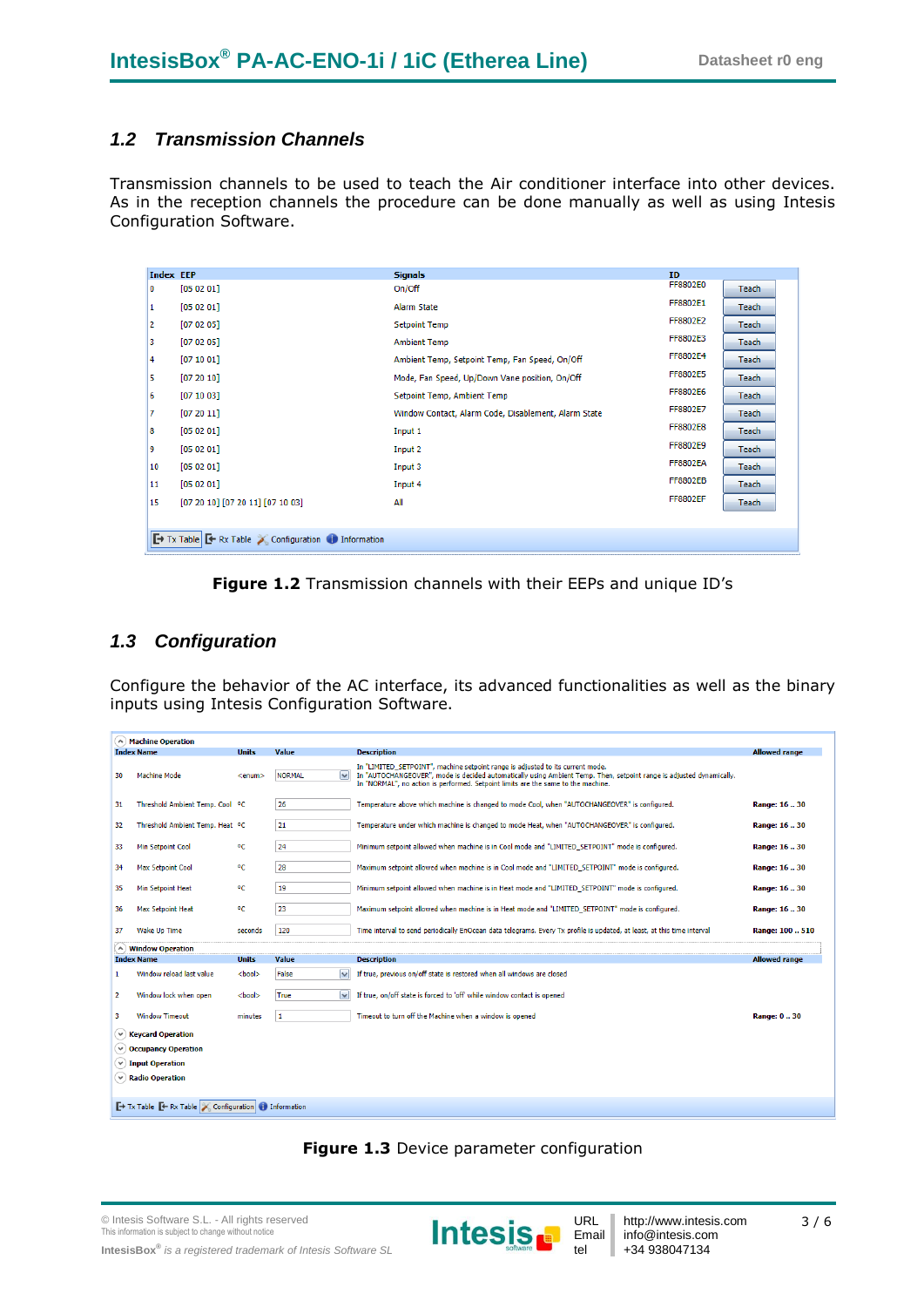## **2. Connections**

#### Connection with the Air conditioner indoor unit

Connection of the interface to the AC indoor unit is by means of the cable supplied with the interface which must be connected to the interface in one side (**K1** connector), and to the internal electronic board of the Air Conditioner in the other side (connector **CN-CNT** in Etherea line units).



#### Connection to the binary inputs:

The binary inputs are connected to the interface (**K2** connector) and to the contacts on the other side.



© Intesis Software S.L. - All rights reserved This information is subject to change without notice **IntesisBox®** *is a registered trademark of Intesis Software SL*



http://www.intesis.com info@intesis.com +34 938047134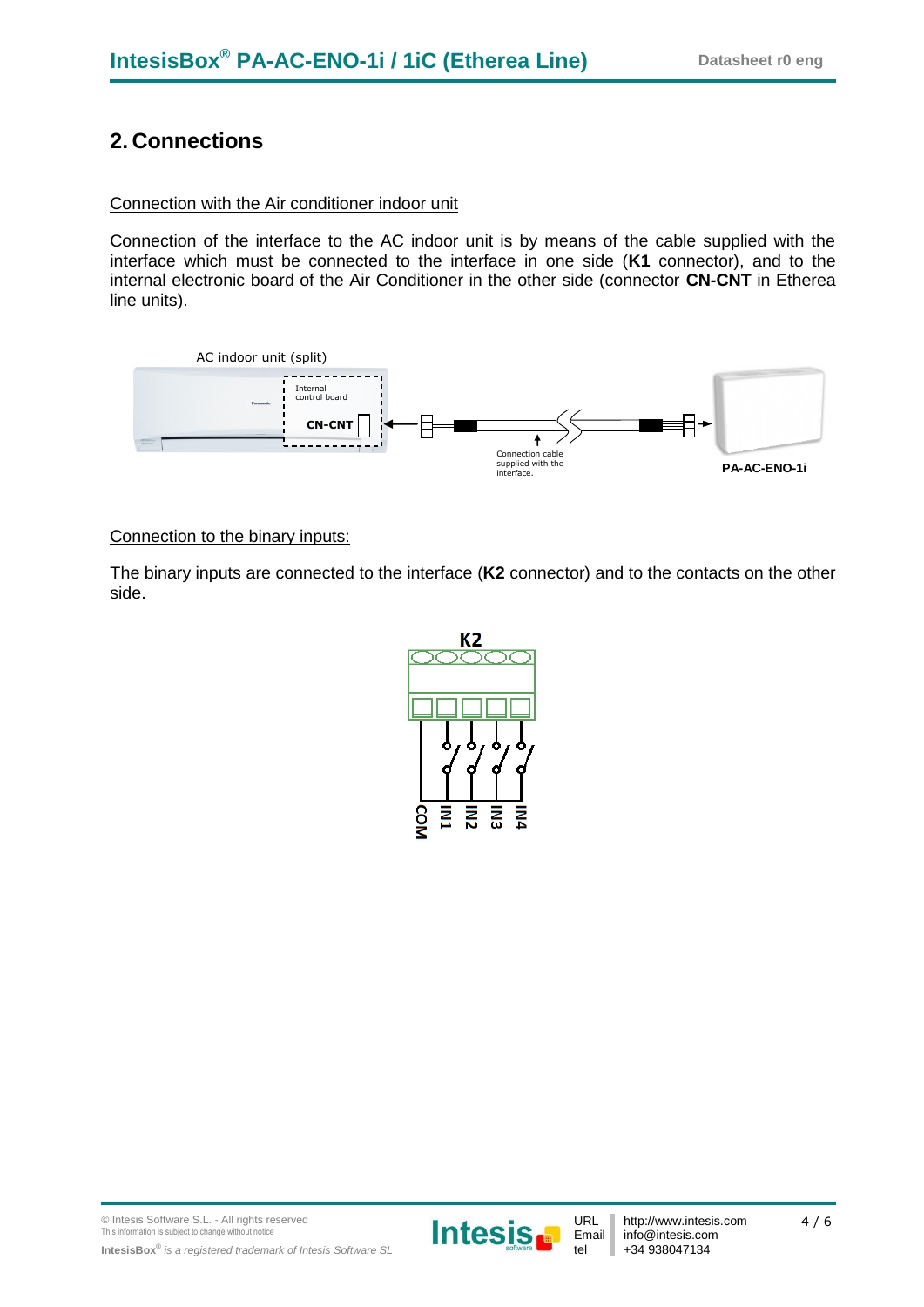# **3. Technical Specifications**

| <b>Envelope</b>                                   | ABS (UL 94 HB). 2,5 mm thickness                                                                    |  |  |
|---------------------------------------------------|-----------------------------------------------------------------------------------------------------|--|--|
| <b>Dimensions</b>                                 | 70 x 100 x 28 mm                                                                                    |  |  |
| Weight                                            | 80g                                                                                                 |  |  |
| <b>Color</b>                                      | White                                                                                               |  |  |
|                                                   | 12V, 55mA typical                                                                                   |  |  |
| <b>Power supply</b>                               | Doesn't require external power supply (supplied by the AC Unit)                                     |  |  |
| <b>Mounting</b>                                   | Wall.                                                                                               |  |  |
| <b>LED indicators</b>                             | 1 x AC unit state                                                                                   |  |  |
| (internal)                                        | 1 x EnOcean state                                                                                   |  |  |
|                                                   | 4 x Potential-free binary inputs.                                                                   |  |  |
|                                                   | Signal cable length: 5m unshielded, may be extended up to 20m with twisted.                         |  |  |
| <b>Binary inputs</b>                              | Compliant with the following standards:                                                             |  |  |
|                                                   | IEC61000-4-2 : level 4 - 15kV (air discharge) - 8kV (contact discharge)                             |  |  |
|                                                   | MIL STD 883E-Method 3015-7 : class3B                                                                |  |  |
| Configuration                                     | Manual procedures: Teach-in and Learning                                                            |  |  |
|                                                   | Remote wireless Configuration from PC <sup>1</sup>                                                  |  |  |
| <b>Operating</b><br><b>Temperature</b>            | From -25°C to 85°C                                                                                  |  |  |
| <b>Operating humidity</b>                         | <93% HR, no condensation                                                                            |  |  |
| <b>Stock humidity</b><br><93% HR, no condensation |                                                                                                     |  |  |
| <b>RoHS conformity</b>                            | Compliant with RoHS directive (2002/95/CE).                                                         |  |  |
|                                                   | PA-AC-ENO-1i:                                                                                       |  |  |
|                                                   | CE conformity to EMC directive (2004/108/EC) and Low-voltage<br>$\bullet$<br>directive (2006/95/EC) |  |  |
|                                                   | EN 61000-6-2<br>$\Omega$                                                                            |  |  |
|                                                   | EN 61000-6-3<br>$\circ$                                                                             |  |  |
| <b>Certifications</b>                             | EN 60950-1<br>$\Omega$                                                                              |  |  |
|                                                   | EN 50491-3<br>$\Omega$                                                                              |  |  |
|                                                   | PA-AC-ENO-1iC:                                                                                      |  |  |
|                                                   | FCC (ID: SZV-STM300C)                                                                               |  |  |
|                                                   | IC (ID: 5713A-STM300C)                                                                              |  |  |

1



 $1$  Details can be found in the User Manual